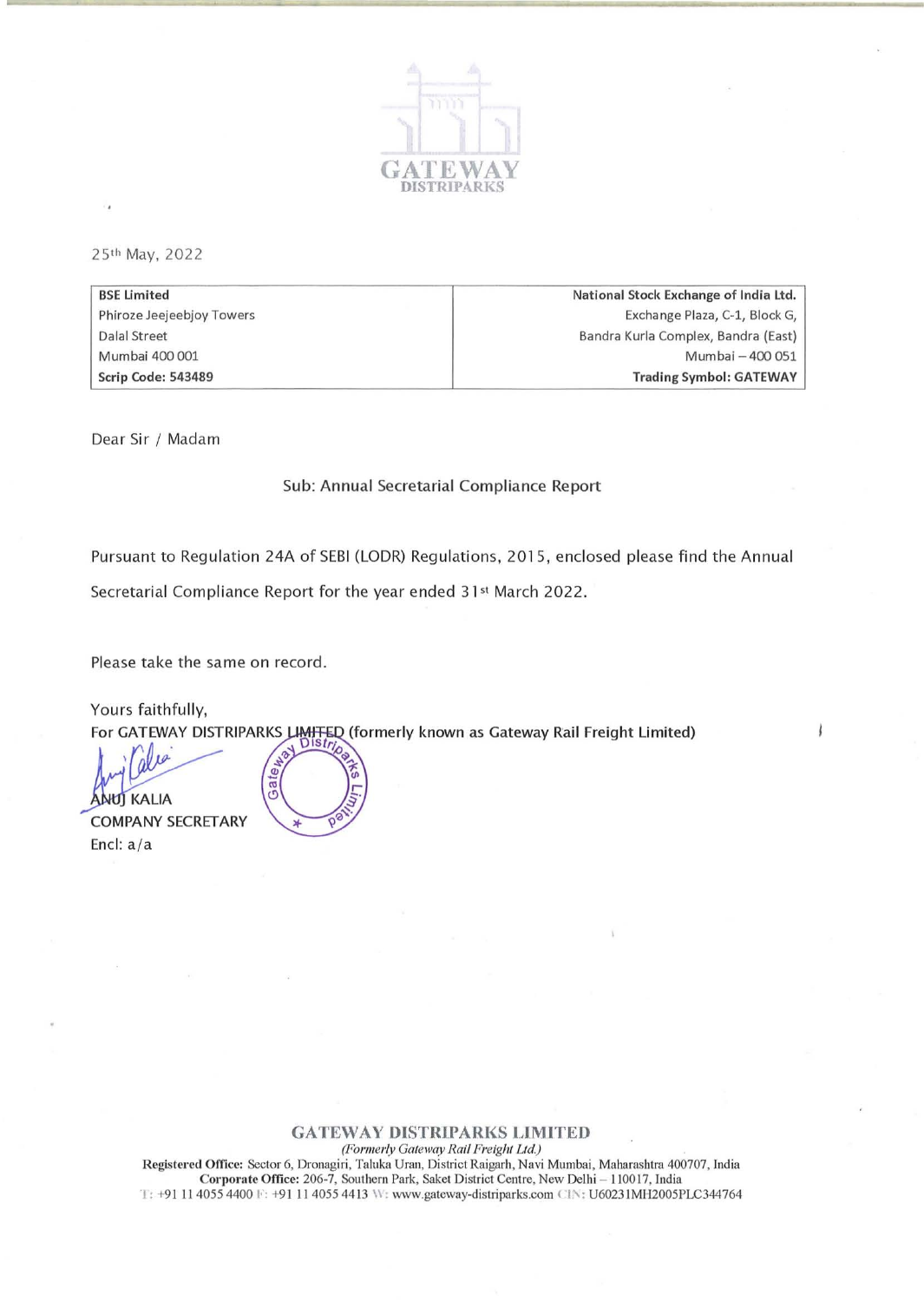

## **TANVI ARORA**<br>Company Secretaries

## Secretarial compliance report of Gateway Distriparks Limited (formerly known as Gateway Rail Freight Limited) for the year ended 31<sup>st</sup> March, 2022

We, Tanvi Arora & Associates have examined:

- (a) all the documents and records made available to us and explanation provided by Gateway Distriparks Limited ("the listed entity"),
- (b) the filings/ submissions made by the listed entity to the stock exchanges,
- (C) website of the listed entity,
- (d) any other document/ filing, as may be relevant, which has been relied uponto make this certification,

for the period commencing from 22<sup>nd</sup> March, 2022 (date of listing) and ended on 31<sup>st</sup> March, 2022 ("Review Period") in respect of compliance with the provisions f:

- (a) the Securities and Exchange Board of India Act, 1992 ("SEBI Act") and the Regulations, circulars, guidelines issued thereunder; and
- (b) the Securities Contracts (Regulation) Act, 1956 ("SCRA"), rules made thereunder and the Regulations, circulars, guidelines issued thereunder by the Securities and Exchange Board of India ("SEBI");

The specific Regulations, whose provisions and the circulars/ guidelines issued thereunder, have been examined, include:-

- (a) Securities and Exchange Board of India (Listing Obligations and DisclosureRequirements) Regulations, 2015;
- (b) Securities and Exchange Board of India (Issue of Capital and DisclosureRequircmcnts) Regulations, 2018;
- (C) Securities and Exchange Board of Tndia (Substantial Acquisition of Sharesand Takeovers) Regulations, 2011;
- (d) Securities and Exchangc Board of India (Buyback of Securities) Regulations, 2018; not applicable to the Company during review period
- (e) Securities and Exchange Board of India (Share Based Employee Benefits)Regulations, 2014 ; not applicable to the Company during review period
- (I) Securities and Exchange Board of India (Issue and Listing of DebtSecurities) Regulations, 2008;
- (g) Securities and Exchange Board of India(Issue and Listing of Non- Convertible and Redeemable Preference Shares) Regulations,2013; not applicable to the Company during review period
- (h) Securities and Exchange Board of India (Prohibition of Insider Trading)Regulations, 2015; and circulars/ guidelines issued thereunder;

and based on the above examination, We hereby report that, during the ReviewPeriod:

Address: C-4D, 70 C, Janakpuri, New Delhi - 110058 Email: cstanviarora@gmail.com Mobile: +91-9879689398